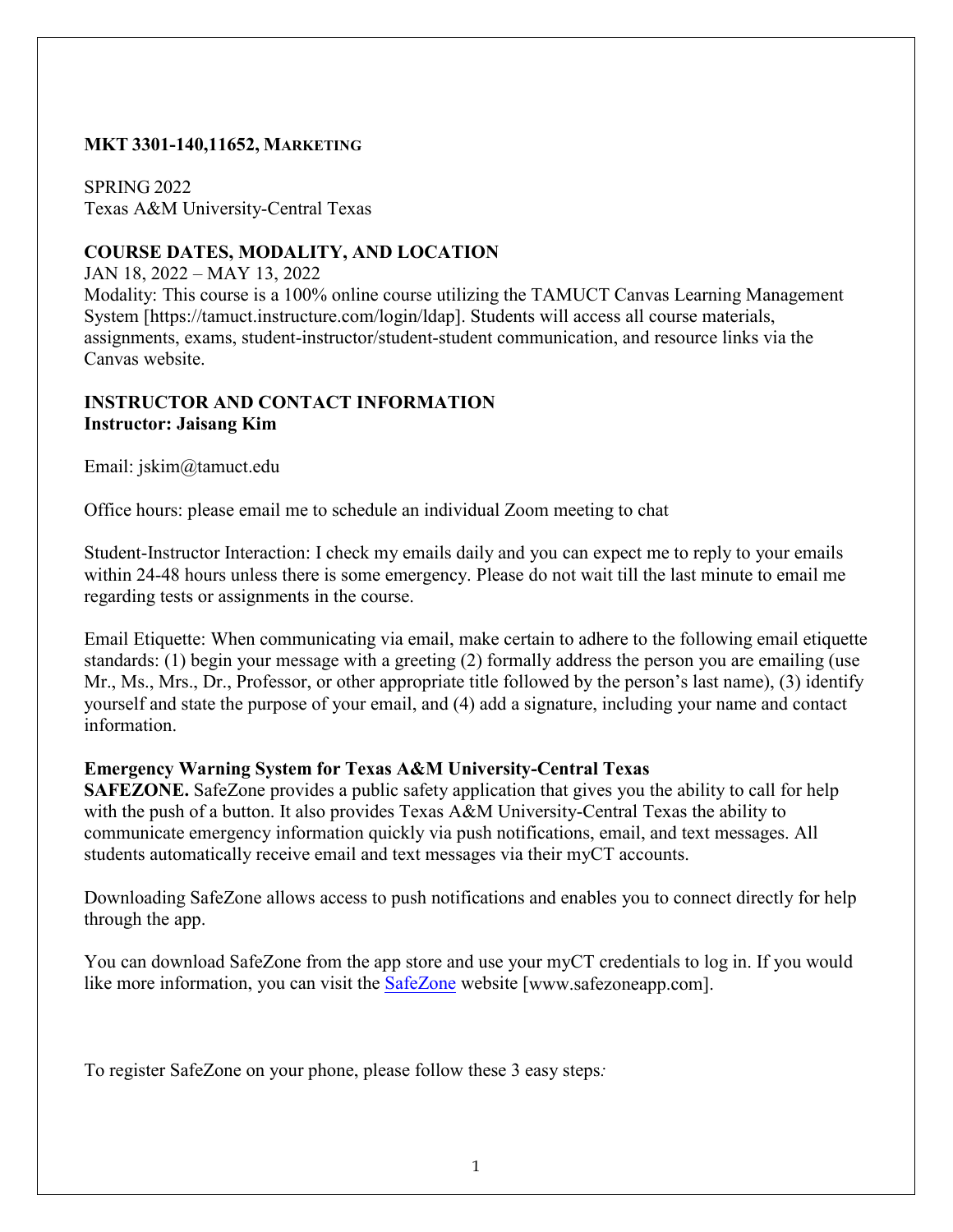- 1. Download the SafeZone App from your phone store using the link below:
	- o [iPhone/iPad:](https://apps.apple.com/app/safezone/id533054756) [https://apps.apple.com/app/safezone/id533054756]
	- o [Android Phone / Tablet](https://play.google.com/store/apps/details?id=com.criticalarc.safezoneapp)
		- [https://play.google.com/store/apps/details?id=com.criticalarc.safezoneapp]
- 2. Launch the app and enter your myCT email address (e.g.  $\{\text{name}\}\langle\omega\rangle$  tamuct.edu)
- 3. Complete your profile and accept the terms of service

## **WARRIOR SHIELD**

Emergency Warning System for Texas A&M University-Central Texas

Warrior Shield is an emergency notification service that gives Texas A&M University-Central Texas the ability to communicate health and safety emergency information quickly via email, text message, and social media. All students are automatically enrolled in Warrior Shield through their myCT email account.

Connect to Warrior Shield by 911Cellular [https://www.tamuct.edu/police/911cellular.html] to change where you receive your alerts or to opt out. By staying enrolled in Warrior Shield, university officials can quickly pass on safety-related information, regardless of your location.

### **Course Description**

The purpose of this course is to introduce students to the theory and practice of marketing. The course focuses on basic marketing concepts, the role of marketing within the firm, and strategic problems facing marketing professionals in the global marketplace. As this is a survey course in marketing, a broad variety of marketing topics and principles will be covered.

### **Course Objectives & Student Learning Outcomes**

By the end of the course, students should be able to understand and conduct:

- Marketing terminology, principles, foundations and to be able to apply basic marketing concepts and strategies
- Understand the importance of the research of consumer behavior in marketing and be familiar with consumer and organizational buying processes
- Discuss and learn the components of the marketing mix, product development, branding strategies, pricing strategies, and integrated marketing communication
- Comprehend the opportunities and challenges for marketing in a global context

In addition, the course is designed to create opportunity for students to:

- Enhance analytical skills such as reasoning, problem solving and decision making
- Enhance independent and self-organized work style
- Improve written communication skills

### **Required Textbook and other Resources**

M: Marketing (7th ed.). Grewal, Dhruv and Levy, Michael. McGraw-Hill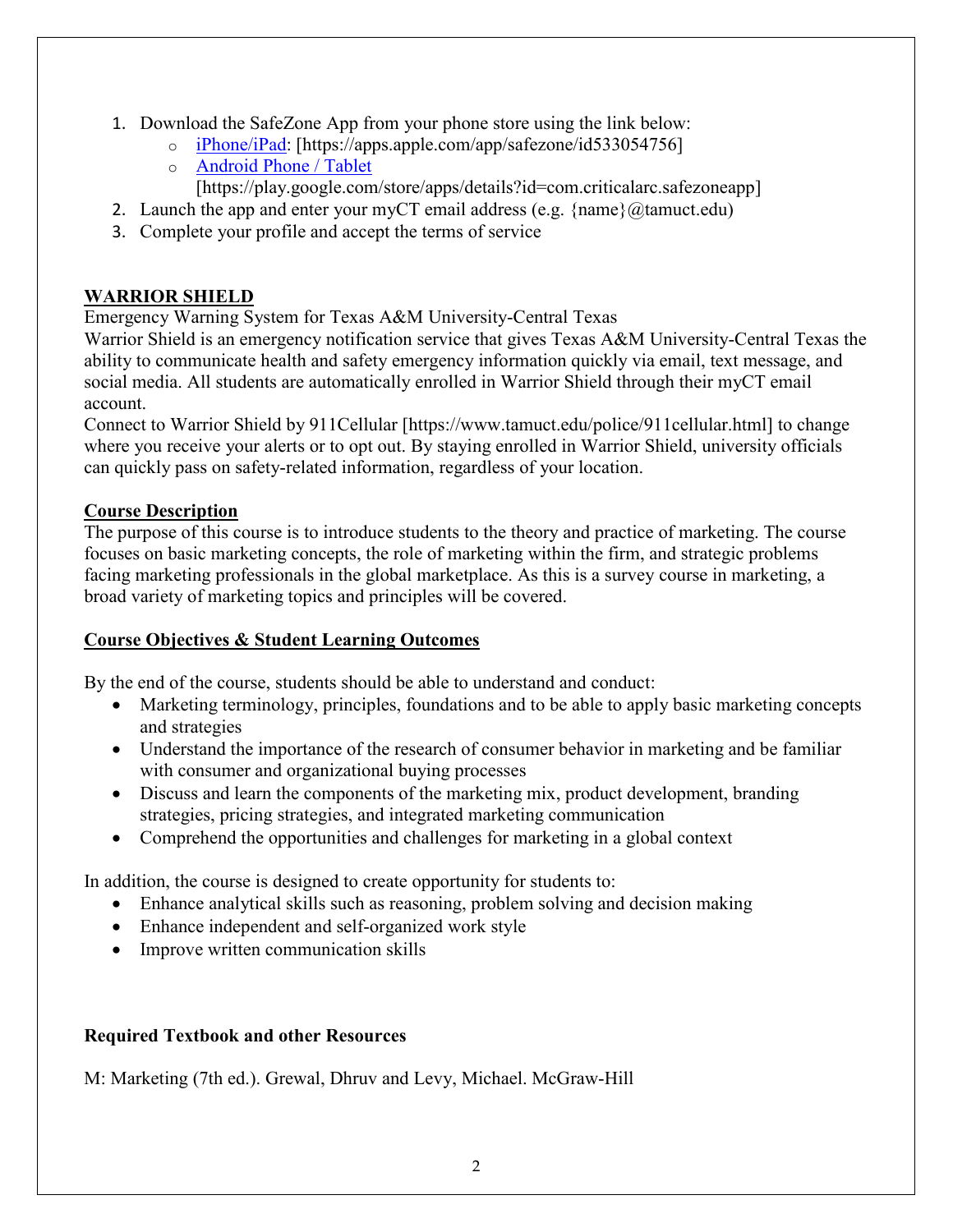ISBN10: 1260260356 ISBN13: 9781260260359



### **EVALUATION AND GRADING POLICY**

Your grade will be based upon the following criteria, described in more detail below:

| <b>Weekly Assignment</b>       | 30%     |
|--------------------------------|---------|
| Four Exams                     | 40%     |
| Global marketing case analysis | 30%     |
| <b>Total Possible Points</b>   | $100\%$ |

Letter grades will be assigned as follows:

| $90\% - 100\% = A$  |
|---------------------|
| $80\% - 89.9\% = B$ |
| $70\% - 79.9\% = C$ |
| $60\% - 69.9\% = D$ |
| $\leq 60\% = F$     |

**Weekly Assignment :30 %**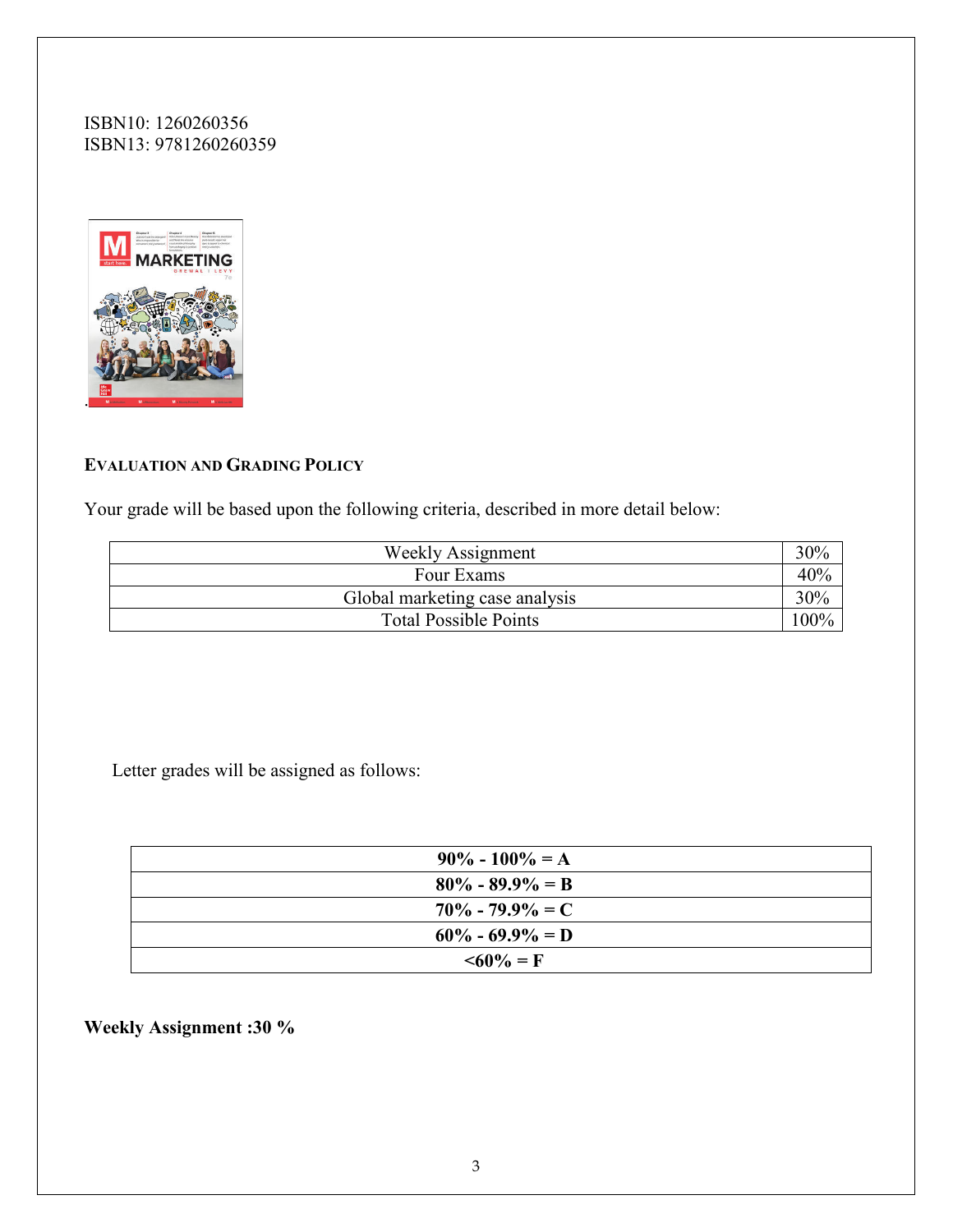### **Three Exams: 30%**

The class will have three mutually exclusive exams covering different sessions of the class. Each exam weighs 10% of total course grade. No early exams will be given. There will be no make-up sessions for missed term exams.

The exams will have a range of question types: multiple choice, short answer, and longer answer. You should complete the exams independently and are not allowed to seek help from or discuss the exam questions with others.

## **Global Marketing Case Analysis Report: 40%**

Student will write a case report on firm's global marketing practices, which highlight the value of crosscultural competence and global vision. Details are as follows:

## '**Success and Failure**' **cases of McDonald's Global Entry**

McDonald's is one of the most successful and recognizable franchises in the world. One reason that contributes to McDonald's huge success is its ability to operate in over 119 countries. However, while most of McDonalds' entry and marketing practices are successful, it is not always the case. In this case analysis exercise, you will analyze *why* and *how* McDonald's succeeded in some countries while failed in others, with a special focus on *how the differences in cultures shape McDonald's marketing effort (marketing mix strategy).* 

**Case Sources:** You'll read a case from the textbook and be required to search for relevant cases on your own to successfully complete this assignment. Following is a list of sources to find your case:

- 1. Textbook case:
	- Ethical & Social dilemma case 8.1: Burger Wars in India: Fast-Food Chains Are Finding Creative Ways to Enter a No-Beef Market
- 2. You are *required* to use other cases that are relevant to this topic. Notably, our textbook case (Burger Wars in India) is a must-include in your report, and that you need to include at least one successful and one failed case as a comparison in your report.

### **Steps in solving a case study (organize your report accordingly)**

Analysis should include these sequential steps:

- 1. Description of **the facts** surrounding the case.
- 2. Identification of **the key issues.** A focus on cultural differences and how they challenged McDonald along with other marketing issues.
- 3. List of **courses of action** that were taken by McDonalds.
- 4. Evaluation of **why or why not** the listed courses of actions succeeded.
- 5. List of **alternative courses of action** that could be taken.
- 6. Introduce your own choice: at least one successful and one failed cases of McDonalds'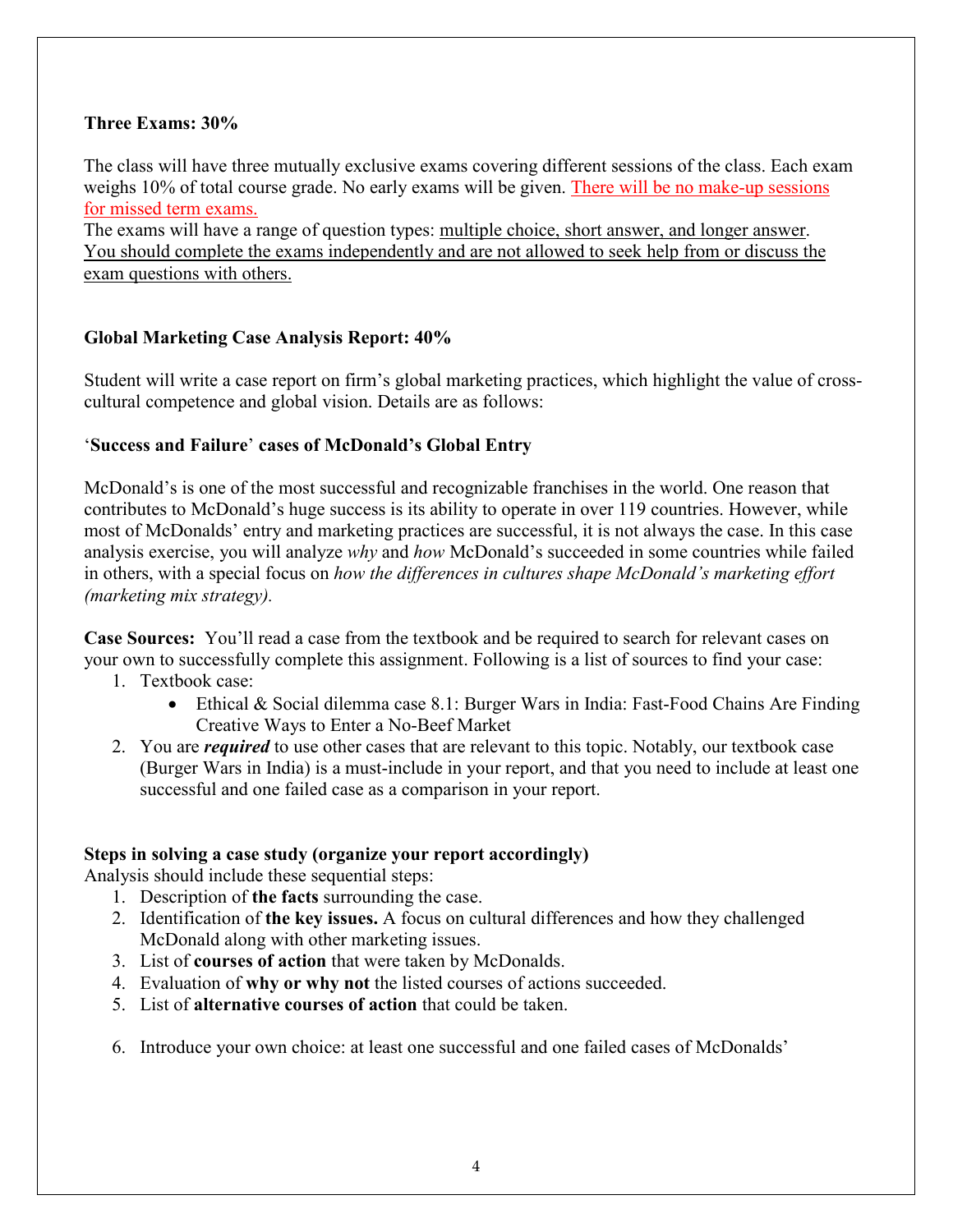- 7. Recommendation of **the best course of action** for McDonald's to operate in those countries. Your recommendations should be broad enough to include all aspects of marketing mix (i.e., product, price, promotion, and placement).
- 8. Summary of McDonalds' marketing efforts overseas and your own reflection on how cultures can significantly shape a firm's marketing efforts. You are encouraged to incorporate **your own cultural backgrounds** to enrich your understanding of this topic.

**Format Requirement:** The final report will be typed (double-spaced, Ariel 12 font, APA style, with a *Works Cited* page using multiple sources and will be minimum of 4 pages. **Your report will be evaluated on your ability to write and ability to show cross-cultural competence**.

## **Rubric**

## **1. Writing Rubric**

| Sub-competency                                                  | Exceeds<br>Expectations                                                                                            | <b>Meets Expectations</b>                                                                                                                        | Needs Improvement                                                                                                 |
|-----------------------------------------------------------------|--------------------------------------------------------------------------------------------------------------------|--------------------------------------------------------------------------------------------------------------------------------------------------|-------------------------------------------------------------------------------------------------------------------|
| Readability<br>• Organization<br>Flow of thought<br>Transitions | • Logically<br>Organized<br>• Easy to follow<br>• Effective and<br>smooth transitions                              | · Some digressions,<br>ambiguities and<br>irrelevances<br>• Difficult to follow<br>with some<br>rereading needed<br>• Ineffective<br>transitions | • No apparent<br>organization<br>• Difficult to follow<br>with frequent<br>rereading needed<br>• Poor transitions |
| Content<br>• Central idea<br>Clarity of purpose                 | • Central idea well-<br>developed<br>• Clarity of purpose                                                          | • Central idea vague<br>or too broad<br>• Some sense of<br>purpose<br>throughout the<br>paper                                                    | • Central idea and<br>clarity of purpose<br>absent in the paper                                                   |
| Language<br>• Vocabulary<br>• Tone                              | • Sophisticated and<br>correct use of<br>vocabulary<br>• Clear and<br>appropriate tone<br>for intended<br>audience | • Frequent misuse<br>of correct<br>vocabulary<br>• Some level of<br>inappropriate tone                                                           | • Unsophisticated<br>and inappropriate<br>use of vocabulary<br>• Inappropriate tone<br>for the audience           |
| Format                                                          | • Professional<br>format                                                                                           | • Unorganized<br>format                                                                                                                          | • No format                                                                                                       |
| Grammar<br>Sentence structure<br>• Punctuation/mechanics        | • Use of complex<br>sentences for<br>effect and impact<br>• No punctuation or<br>mechanical errors                 | • Use of compound<br>sentences<br>• Several<br>punctuation and/or<br>mechanical errors                                                           | • Use of simple,<br>choppy sentences<br>• Many punctuation<br>and/or mechanical<br>errors                         |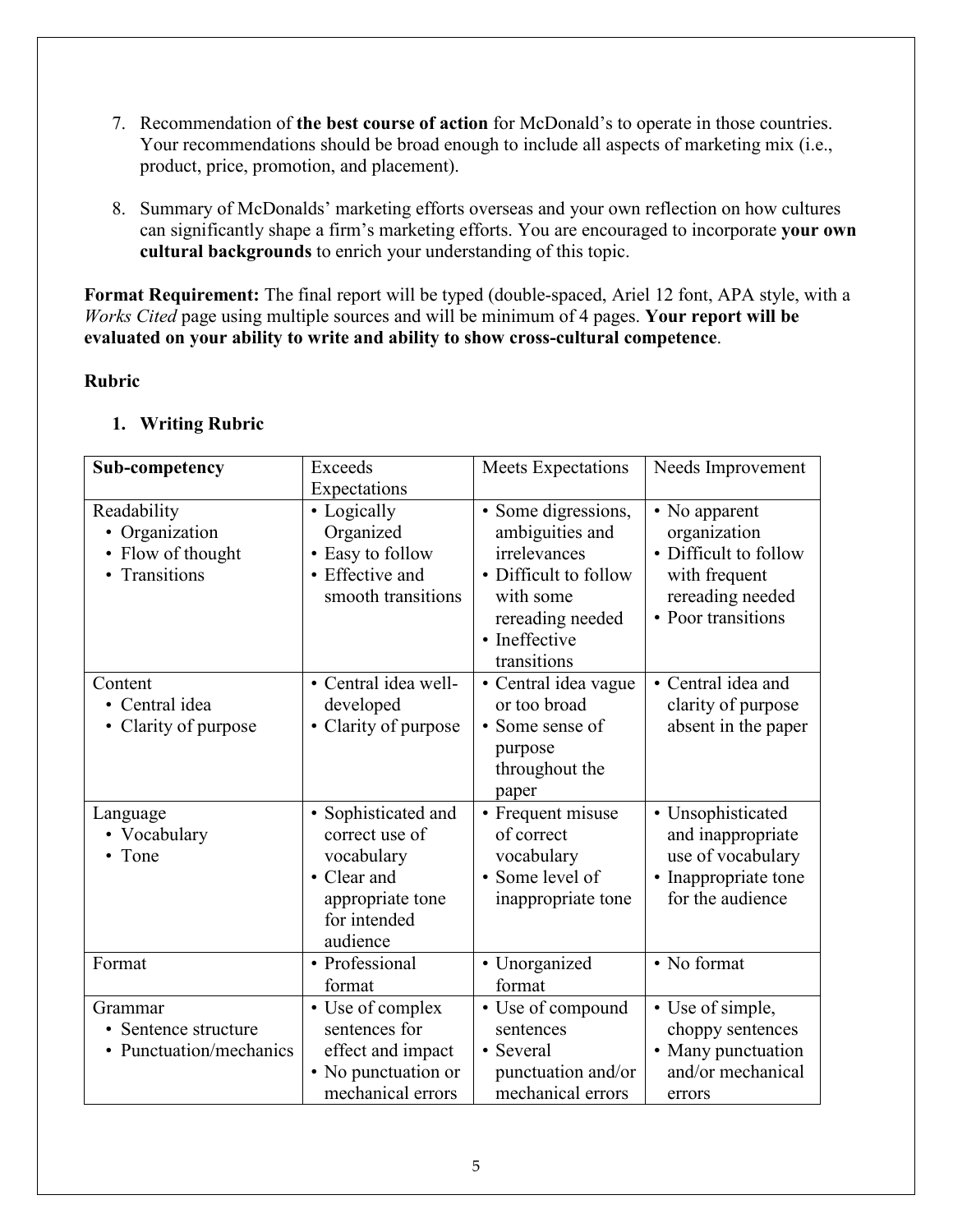| Citations               | • All factual     | • Some citations    | • No citations for  |
|-------------------------|-------------------|---------------------|---------------------|
| • Proper attribution to | information cited | missing where       | factual information |
| avoid plagiarism        | • Citations and   | needed              | • Citations and     |
| • Correct form (APA,    | references adhere | • Citations and     | references do not   |
| MLA, Chicago)           | to a professional | references          | follow a            |
|                         | style (APA, MLA,  | inconsistent with a | professional style  |
|                         | Chicago)          | professional style  |                     |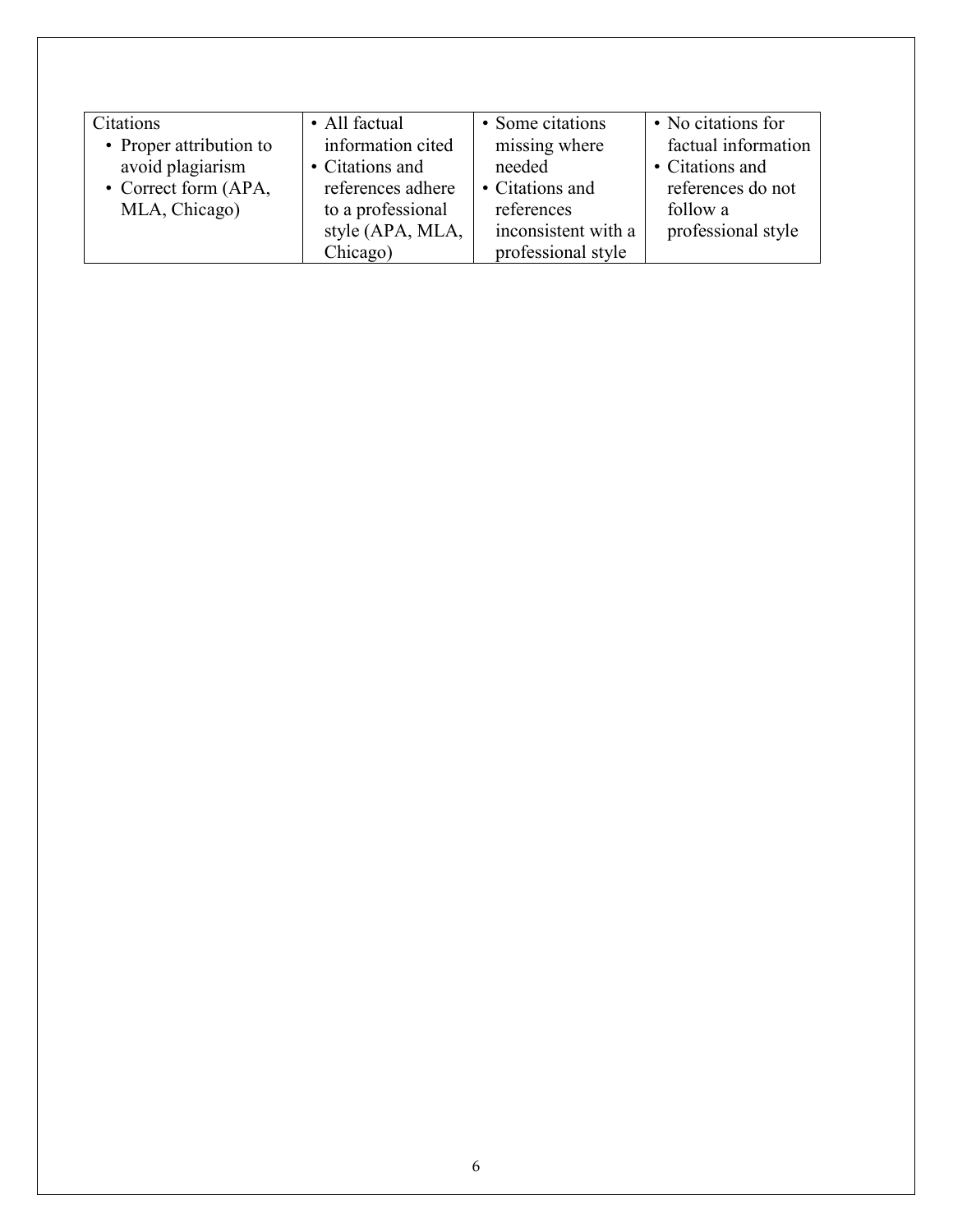# **2. Cross Cultural Rubric**

| Sub-                                                                                                                         | <b>Exceeds expectations</b>                                                                                                                                                                                                                                                                                                                                                                                                                                                                                  | <b>Meets expectations</b>                                                                                                                                                                                                                                                                                                                                                                                                                  | <b>Needs Improvement</b>                                                                                                                                                                                                                                                                                                                                                                                                                             |
|------------------------------------------------------------------------------------------------------------------------------|--------------------------------------------------------------------------------------------------------------------------------------------------------------------------------------------------------------------------------------------------------------------------------------------------------------------------------------------------------------------------------------------------------------------------------------------------------------------------------------------------------------|--------------------------------------------------------------------------------------------------------------------------------------------------------------------------------------------------------------------------------------------------------------------------------------------------------------------------------------------------------------------------------------------------------------------------------------------|------------------------------------------------------------------------------------------------------------------------------------------------------------------------------------------------------------------------------------------------------------------------------------------------------------------------------------------------------------------------------------------------------------------------------------------------------|
| competency/Crite<br>ria                                                                                                      | 5                                                                                                                                                                                                                                                                                                                                                                                                                                                                                                            | 3                                                                                                                                                                                                                                                                                                                                                                                                                                          | 1                                                                                                                                                                                                                                                                                                                                                                                                                                                    |
| Knowledge<br>Cultural<br>$\bullet$<br>self-<br>awareness<br>Knowledge<br>$\bullet$<br>of cultural<br>worldview<br>frameworks | $\bullet$<br>Articulates insights into own cultural rules<br>and biases (e.g., seeking complexity; aware<br>of how her/his experiences have shaped these<br>rules, andhow to recognize and respond to<br>cultural biases, resulting in a shift in self-<br>description.)<br>Demonstrates sophisticated understanding of<br>the complexity of elements important to<br>members of another culture in relation to its<br>history, values, politics, communication<br>styles, economy, or beliefsand practices. | $\bullet$<br>Recognizes new perspectives about<br>own culturalrules and biases (e.g., not<br>looking for sameness; comfortable<br>with the complexities that new<br>perspectives offer.)<br>Demonstrates adequate understanding<br>$\bullet$<br>of the complexity of elements<br>important to members of another<br>culture in relation to its history,<br>values, politics, communication<br>styles, economy, or beliefsand<br>practices. | $\bullet$<br>Identifies own cultural<br>rules and biases (e.g.,<br>with astrong preference<br>for those rules shared<br>with owncultural group<br>and seeks the same in<br>others.)<br>$\bullet$<br>Demonstrates<br>partial<br>understanding of the<br>complexity of elements<br>important to members<br>of another culture in<br>relation to its history,<br>politics,<br>values,<br>communication styles,<br>economy, or beliefs and<br>practices. |
| <b>Skills</b><br>Empathy<br>$\bullet$                                                                                        | Interprets intercultural experience from the<br>$\bullet$<br>perspectives of own and more than one<br>worldviewand demonstrates ability to act in a<br>supportive manner that recognizes the feelings<br>of another cultural group.                                                                                                                                                                                                                                                                          | $\bullet$<br>Recognizes<br>intellectual<br>and<br>emotional dimensions of more than<br>one worldview and sometimes<br>usesmore than one worldview in<br>interactions.                                                                                                                                                                                                                                                                      | $\bullet$<br>Identifies components of<br>other cultural<br>perspectives but responds<br>in all situations with own<br>worldview.                                                                                                                                                                                                                                                                                                                     |
| <b>Skills</b><br>Verbal and<br>$\bullet$<br>nonverbal<br>communicat<br>ion                                                   | $\bullet$<br>Articulates a complex understanding of cultural<br>differences in verbal and nonverbal<br>communication(e.g., demonstrates<br>understanding of the degree to which people use<br>physical contact while communicating in<br>different cultures or use direct/indirect and<br>explicit/implicit meanings) and is able to<br>skillfully negotiate a shared understandingbased<br>on those differences.                                                                                            | $\bullet$<br>Recognizes and participates in<br>cultural differences in verbal and<br>nonverbal communication and<br>beginsto negotiate a shared<br>understanding based on those<br>differences.                                                                                                                                                                                                                                            | $\bullet$<br>Identifies some cultural<br>differences in verbal<br>and nonverbal<br>communication and is<br>aware that<br>misunderstandings can<br>occur based on those<br>differences but is still<br>unable to negotiate a<br>sharedunderstanding.                                                                                                                                                                                                  |
| <b>Attitudes</b><br>Curiosity<br>$\bullet$<br>Openness<br>$\bullet$                                                          | $\bullet$<br>Asks complex questions about other cultures,<br>seeksout and articulates answers to these<br>questions that reflect multiple cultural<br>perspectives.<br>Initiates and develops interactions with culturally<br>$\bullet$<br>different others. Suspends judgment in valuing<br>her/his interactions with culturally different<br>others.                                                                                                                                                       | $\bullet$<br>Asks deeper questions about other<br>cultures and seeks out answers to<br>these questions.<br>$\bullet$<br>Begins to initiate and develop<br>interactions withculturally<br>different others.<br>$\bullet$<br>Begins to suspend judgment in<br>valuing her/his interactions with<br>culturally different others.                                                                                                              | $\bullet$<br>Asks simple or surface<br>questions about other<br>cultures.<br>Expresses openness to<br>$\bullet$<br>most, if not all.<br>interactionswith<br>culturally different<br>others.<br>Has difficulty suspending<br>$\bullet$<br>any judgment in her/his<br>interactions with<br>culturally different others<br>and is aware of own<br>judgment and expresses a<br>willingness to change.                                                    |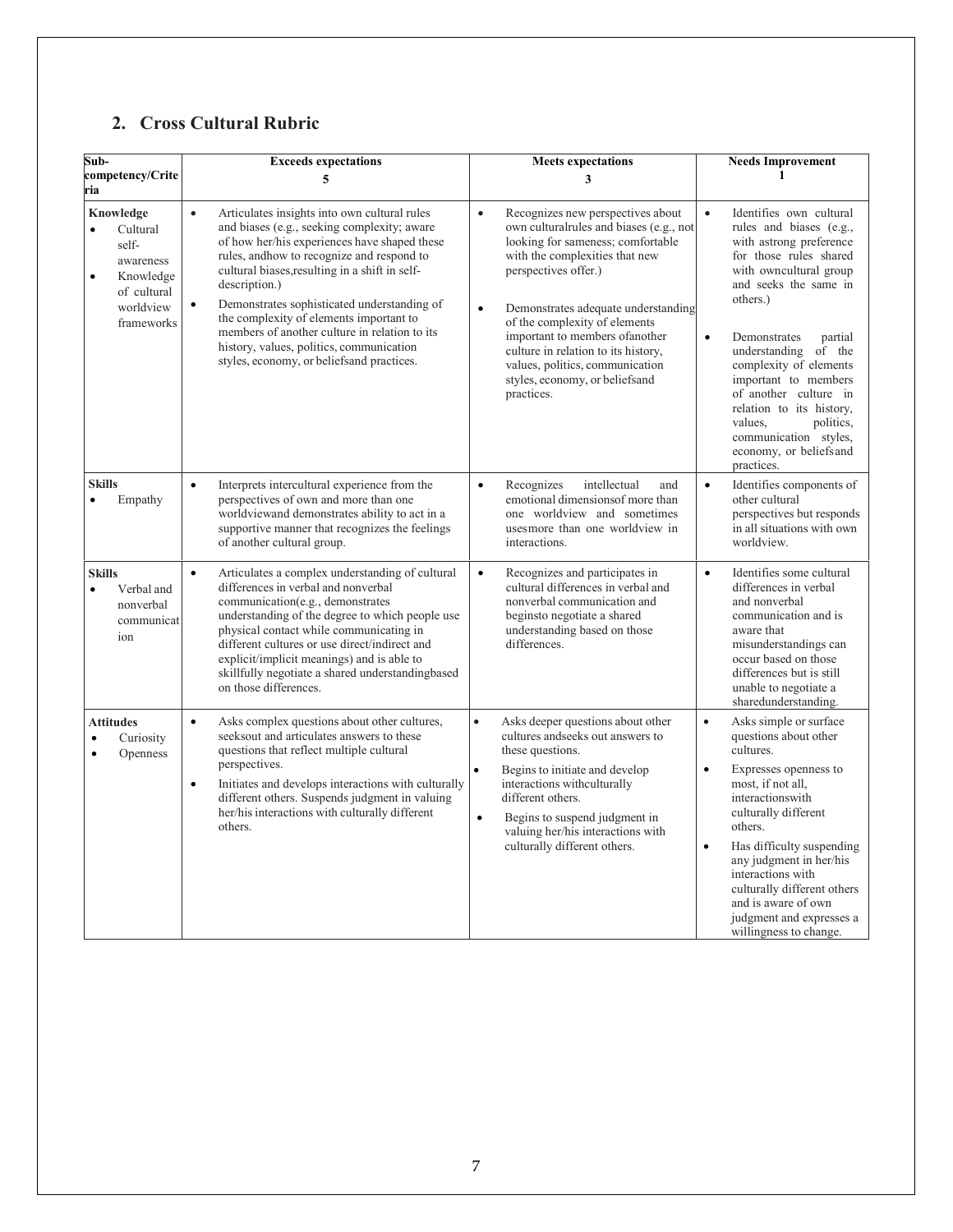# **Academic Honesty**

All work submitted in this class must be your own. Cheating, plagiarizing, gaining unfair advantages over others, will NOT be tolerated

**................** . . .

### **COURSE SCHEDULE**

(Amount of time spent on each topic may vary.)

| <b>Week</b>             | <b>Start</b><br><b>Date</b> | <b>Activity</b>                                                           | <b>Note</b>             |
|-------------------------|-----------------------------|---------------------------------------------------------------------------|-------------------------|
| 1                       | $18-JAN$                    | Course Introduction                                                       | Syllabus. Introduction. |
| $\overline{2}$          | $24-JAN$                    | Chapter 1- Overview of Marketing                                          |                         |
|                         |                             | <b>Chapter 2- Developing Marketing</b><br>Strategies and a Marketing Plan |                         |
| $\mathbf{3}$            | $31-JAN$                    | Chapter 3-Digital Marketing: Online,<br>Social, and Mobile                |                         |
|                         |                             |                                                                           |                         |
| $\overline{\mathbf{4}}$ | $7-FEB$                     | Chapter 3-Digital Marketing: Online,<br>Social, and Mobile                |                         |
|                         |                             |                                                                           |                         |
| 5                       | $14-$<br><b>FEB</b>         | Chapter 4-Conscious Marketing, CSR,<br>and Ethics                         |                         |
|                         |                             | Chapter 5-Analyzing the Marketing<br>Environment                          |                         |
| 6                       | Whole<br>week               | Exam 1                                                                    |                         |
| 7                       | <b>28-FEB</b>               | <b>Chapter 6-Consumer Behavior</b>                                        |                         |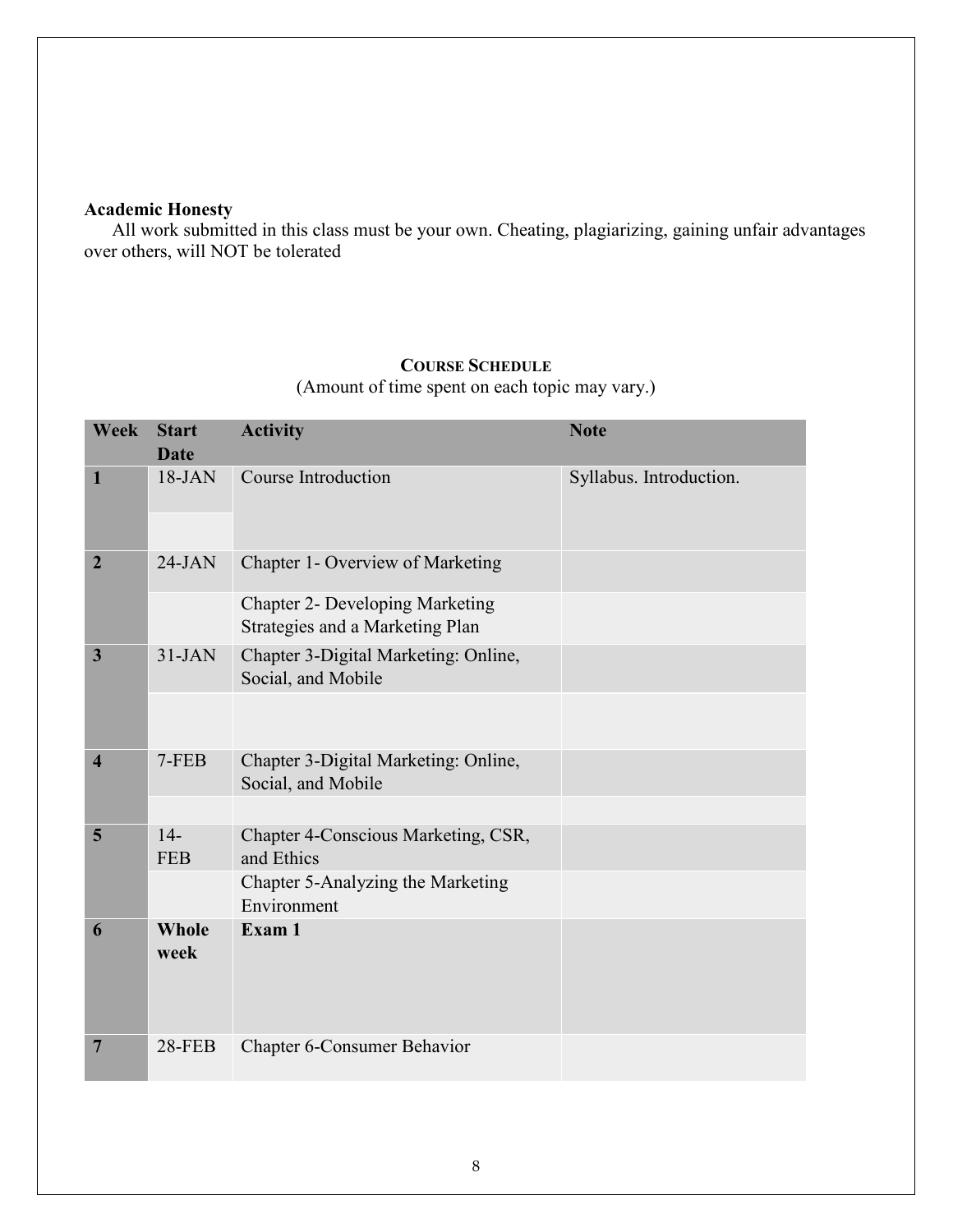|    |                      | Chapter 7-Business-To-Business<br>Marketing                                                 |  |
|----|----------------------|---------------------------------------------------------------------------------------------|--|
| 8  | 7-MAR                | <b>Chapter 8-Global Marketing</b><br>Chapter 9- Segmentation, Targeting, and<br>Positioning |  |
| 9  | $14-19$              | <b>SPRING BREAK</b>                                                                         |  |
| 10 | $21 -$<br><b>MAR</b> | Chapter 10- Marketing Research                                                              |  |
|    |                      | Chapter 11- Product, Branding, and<br>Packaging Decisions                                   |  |
| 11 | <b>Whole</b><br>week | Exam 2                                                                                      |  |
| 12 | 4-APR                | Chapter 12- Developing New Products                                                         |  |
| 13 | $11-APR$             | Chapter 13- Services: The Intangible<br>Product                                             |  |
| 14 | 18-APR               | Chapter 14- Pricing Concepts for<br>Capturing Value                                         |  |
|    |                      | Chapter 15- Supply Chain and Channel<br>Management                                          |  |
| 15 | $25-APR$             | Chapter 16- Retailing and Omnichannel<br>Marketing                                          |  |
|    |                      | Chapter 17- Integrated Marketing<br>Communications                                          |  |
| 16 | $2-MAY$              | Chapter 18- Advertising, Public<br>Relations, And Sales Promotions                          |  |
|    |                      | Chapter 19-Personal Selling and Sales<br>Management                                         |  |
| 17 | Final<br>Week        | <b>Exam 3 &amp; Global Marketing Plan</b><br><b>Submission</b>                              |  |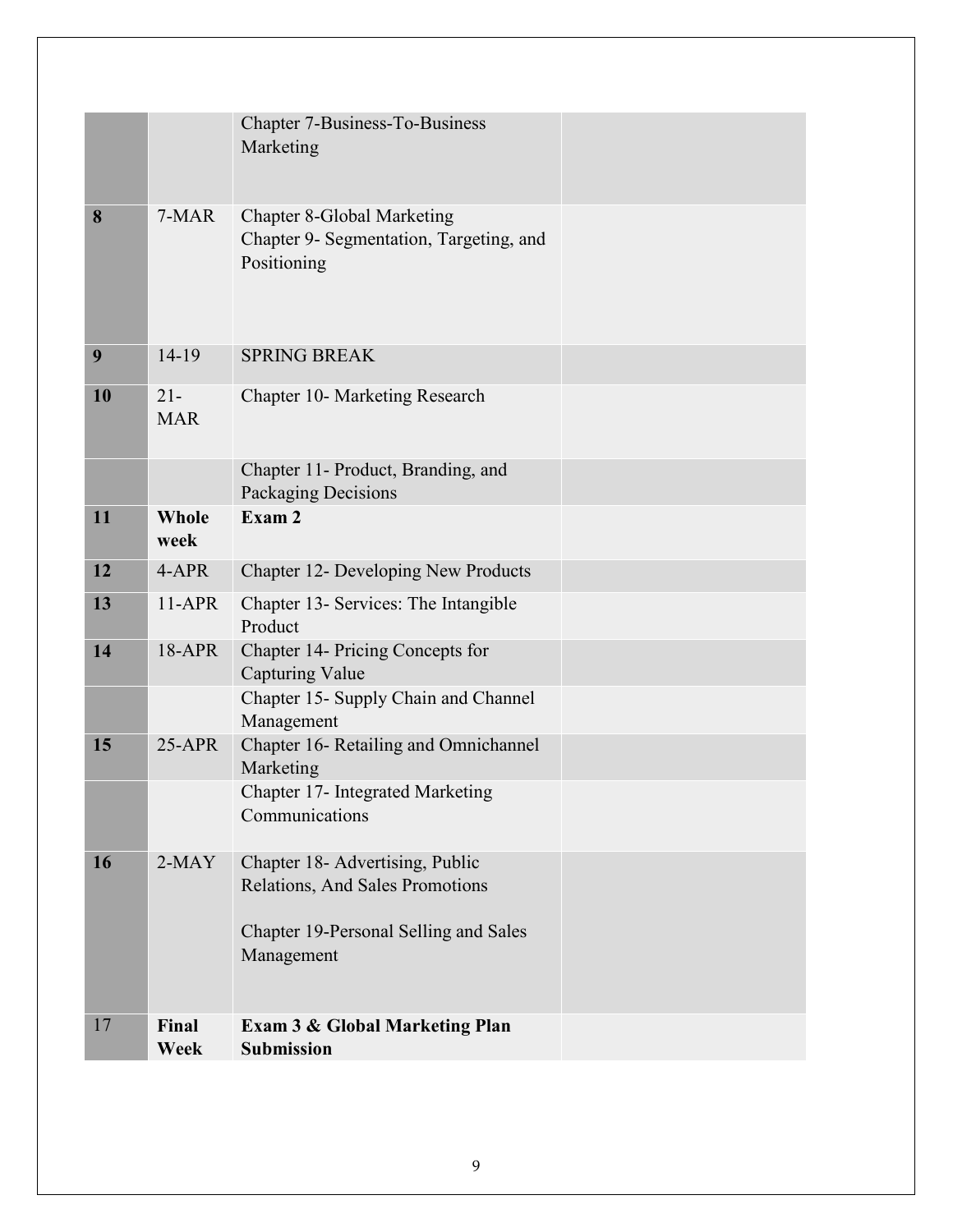# **Important University Dates**

| January 17,<br>2022  | Martin Luther King, Jr Day (University Closed)                                                                    |
|----------------------|-------------------------------------------------------------------------------------------------------------------|
| January 18,<br>2022  | Add, Drop and Late Registration Begins for 16- and First 8-Week Classes<br>\$25 Fee assessed for late registrants |
| January 18,<br>2022  | <b>Classes Begin for Spring Semester</b>                                                                          |
| January 20,<br>2022  | Deadline for Add, Drop, and Late Registration for 16- and First 8-Week<br><b>Classes</b>                          |
| January 25,<br>2022  | Deadline to Drop First 8-Week Classes with No Record                                                              |
| February 1,<br>2022  | Deadline for Teacher Education Program Applications                                                               |
| February 2,<br>2022  | Deadline to Drop 16-Week Classes with No Record                                                                   |
| February 25,<br>2022 | Deadline to Drop First 8-Week Classes with a Quit (Q) or Withdraw (W)                                             |
| March 11,<br>2022    | Classes end for 1st 8-Weeks Session                                                                               |
| March 15,<br>2022    | <b>Deadline for Clinical Teaching/Practicum Applications</b>                                                      |
| March 15,<br>2022    | Deadline for Faculty Submission of First 8-Week Final Class Grades (due<br>by $3pm)$                              |
| March 14-18,<br>2022 | Spring Break (No Classes - Administrative Offices Open)                                                           |
| March 21,<br>2022    | <b>Class Schedule Published for Summer Semester</b>                                                               |
| March 21,<br>2022    | Add, Drop, and Late Registration Begins for Second 8-Week Classes \$25<br>Fee assessed for late registrants       |
| March 21,<br>2022    | <b>Classes Begin for Second 8-Week Session</b>                                                                    |
| March 23,<br>2022    | Deadline for Add, Drop, and Late Registration for Second 8-Week<br><b>Classes</b>                                 |
| March 25,<br>2022    | Deadline for Spring Graduation Application for Ceremony Participation                                             |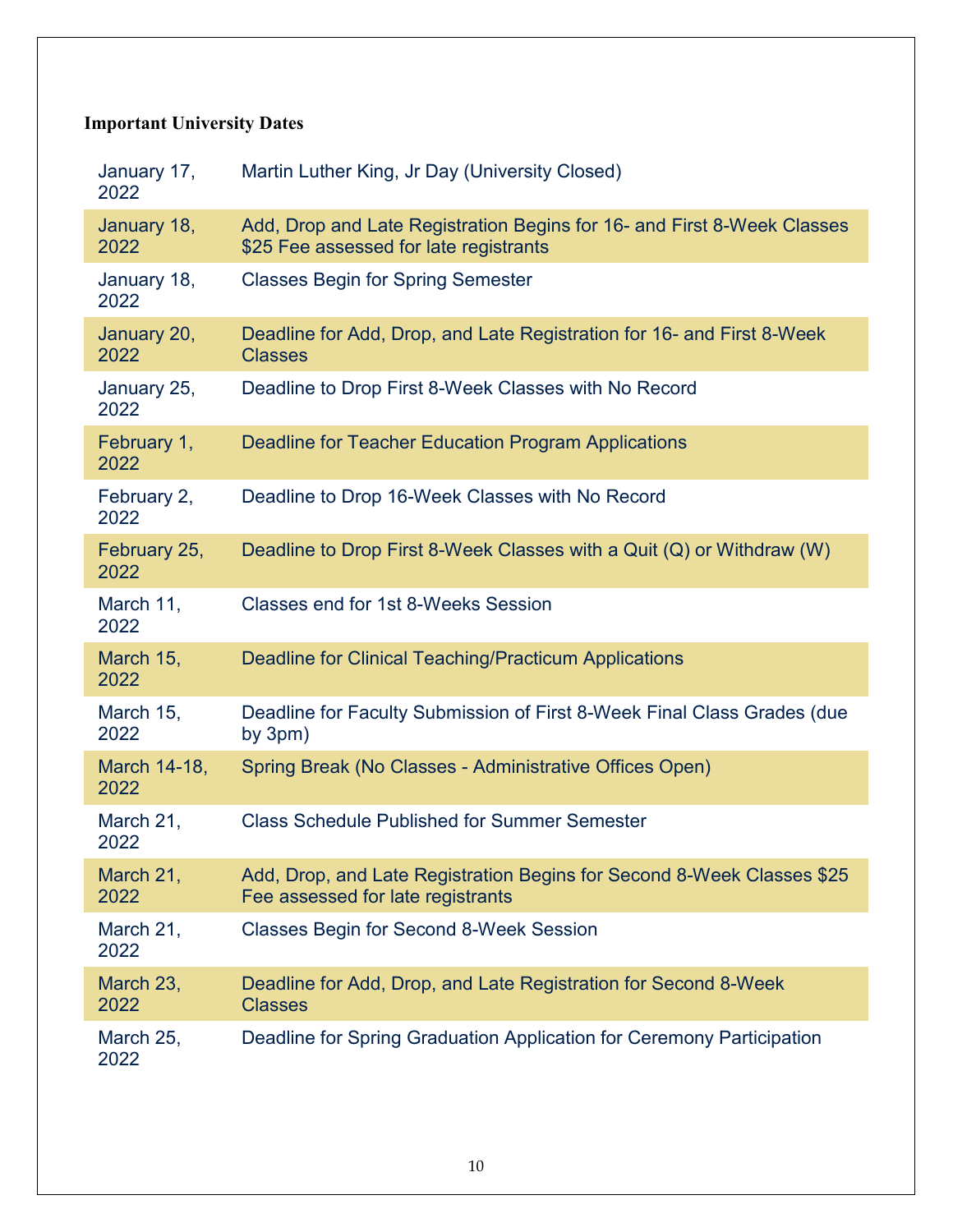| March 28,<br>2022 | Deadline to Drop Second 8-Week Classes with No Record                                                                          |
|-------------------|--------------------------------------------------------------------------------------------------------------------------------|
| April 1, 2022     | Deadline for GRE/GMAT Scores to Graduate School Office                                                                         |
| April 1, 2022     | Deadline for School Counselor Program Applications                                                                             |
| April 4, 2022     | <b>Registration Opens for Summer Semester</b>                                                                                  |
| April 8, 2022     | Deadline to Drop 16-Week Classes with a Quit $(Q)$ or Withdraw $(W)$                                                           |
| April 16, 2022    | Deadline for Final Committee-Edited Theses with Committee Approval<br>Signatures for Spring Semester to Graduate School Office |
| April 29, 2022    | Deadline to drop Second 8-week Classes with a Quit (Q) or Withdraw<br>$(W)$ .                                                  |
| May 13, 2022      | Deadline to Withdraw from the University for 16- and Second 8-Week<br><b>Classes</b>                                           |
| May 13, 2022      | <b>Spring Semester Ends</b>                                                                                                    |
| May 13, 2022      | Deadline for Applications for Tuition Rebate for Spring Graduation (5pm)                                                       |
| May 13, 2022      | Deadline for Spring Degree Conferral Applications to the Registrar's<br>Office. \$20 Late Application Fee.                     |
| May 14, 2022      | Spring 2022 Commencement at Bell County Expo 7 PM                                                                              |
| May 16, 2022      | <b>Classes Begin for Minimester</b>                                                                                            |
| May 17, 2022      | Deadline for Faculty Submission of 16-Week and Second 8-Week Final<br>Class Grades (due by 3pm)                                |

# **TECHNOLOGY REQUIREMENTS AND SUPPORT**

### **Technology Requirements**

This course will use the A&M-Central Texas Instructure Canvas learning management system. **We strongly recommend the latest versions of Chrome or Firefox browsers. Canvas no longer supports any version of Internet Explorer.**

Logon to A&M-Central Texas Canvas [https://tamuct.instructure.com/] or access Canvas through the TAMUCT Online link in myCT [https://tamuct.onecampus.com/]. You will log in through our Microsoft portal.

Username: Your MyCT email address. Password: Your MyCT password

### **Canvas Support**

Use the Canvas Help link, located at the bottom of the left-hand menu, for issues with Canvas. You can select "Chat with Canvas Support," submit a support request through "Report a Problem," or call the Canvas support line: 1-844-757-0953.

For issues related to course content and requirements, contact your instructor.

### **Online Proctored Testing**

A&M-Central Texas uses Proctorio for online identity verification and proctored testing. This service is provided at no direct cost to students. If the course requires identity verification or proctored testing, the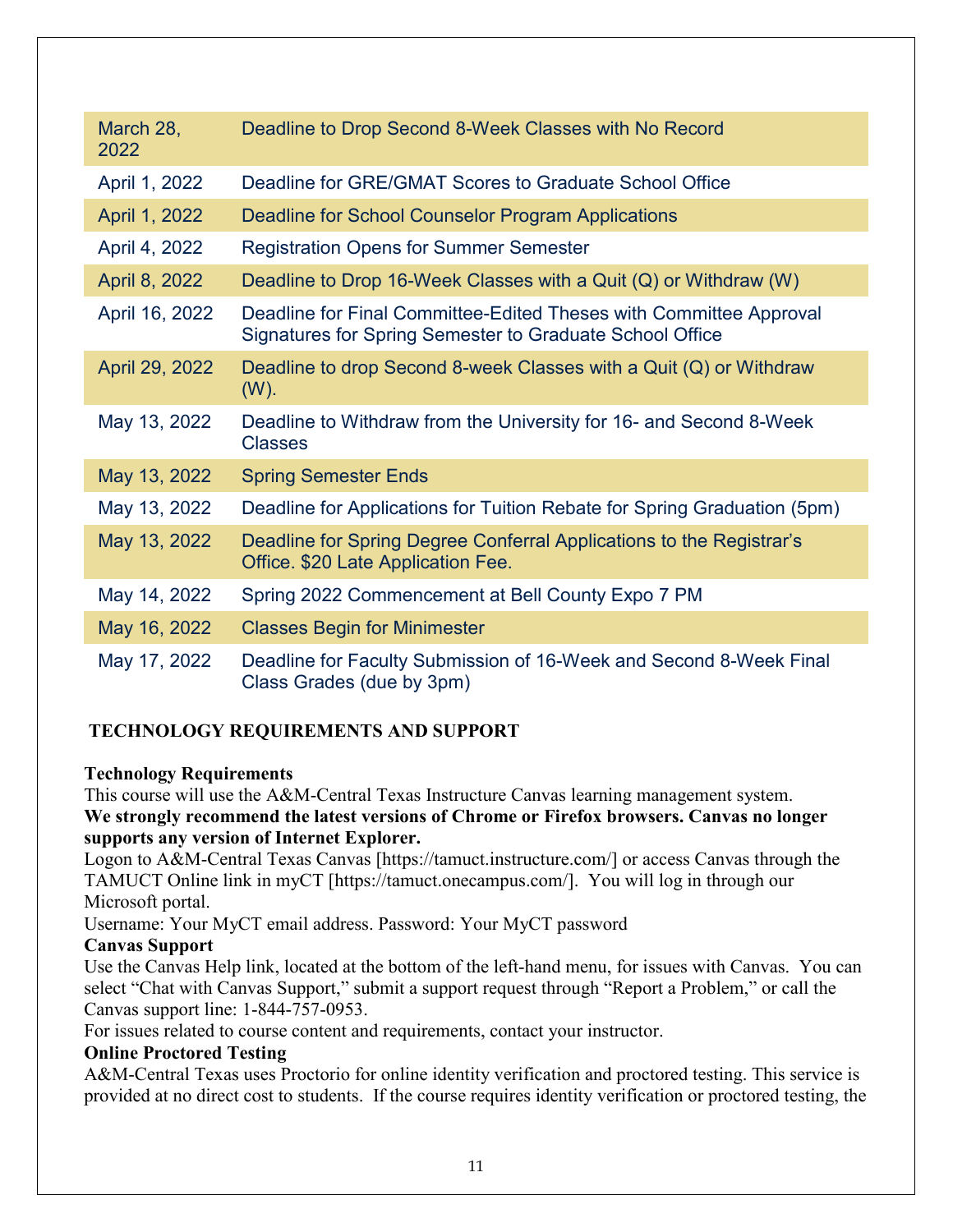technology requirements are: Any computer meeting the minimum computing requirements, plus web camera, speaker, and microphone (or headset). Proctorio also requires the Chrome web browser with their custom plug in.

### **Other Technology Support**

For log-in problems, students should contact Help Desk Central, 24 hours a day, 7 days a week Email: [helpdesk@tamu.edu](mailto:helpdesk@tamu.edu) Phone: (254) 519-5466 [Web Chat:](http://hdc.tamu.edu/) [http://hdc.tamu.edu] *Please let the support technician know you are an A&M-Central Texas student.*

### **UNIVERSITY RESOURCES, PROCEDURES, AND GUIDELINES Drop Policy**

If you discover that you need to drop this class, you must complete the [Drop Request](https://dynamicforms.ngwebsolutions.com/casAuthentication.ashx?InstID=eaed95b9-f2be-45f3-a37d-46928168bc10&targetUrl=https%3A%2F%2Fdynamicforms.ngwebsolutions.com%2FSubmit%2FForm%2FStart%2F53b8369e-0502-4f36-be43-f02a4202f612) Dynamic Form through Warrior Web.

[https://dynamicforms.ngwebsolutions.com/casAuthentication.ashx?InstID=eaed95b9-f2be-45f3-a37d-46928168bc10&targetUrl=https%3A%2F%2Fdynamicforms.ngwebsolutions.com%2FSubmit%2FForm %2FStart%2F53b8369e-0502-4f36-be43-f02a4202f612].

Faculty cannot drop students; this is always the responsibility of the student. The Registrar's Office will provide a deadline on the Academic Calendar for which the form must be completed. Once you submit the completed form to the Registrar's Office, you must go into Warrior Web and confirm that you are no longer enrolled. If you still show as enrolled, FOLLOW-UP with the Registrar's Office immediately. You are to attend class until the procedure is complete to avoid penalty for absence. Should you miss the drop deadline or fail to follow the procedure, you will receive an F in the course, which may affect your financial aid and/or VA educational benefits.

### **Academic Integrity**

Texas A&M University-Central Texas values the integrity of the academic enterprise and strives for the highest standards of academic conduct. A&M-Central Texas expects its students, faculty, and staff to support the adherence to high standards of personal and scholarly conduct to preserve the honor and integrity of the creative community. Any deviation by students from this expectation may result in a failing grade for the assignment and potentially a failing grade for the course. All academic misconduct concerns will be referred to the Office of Student Conduct. When in doubt on collaboration, citation, or any issue, please contact your instructor before taking a course of action.

For more [information regarding the Student Conduct process,](https://nam04.safelinks.protection.outlook.com/?url=https%3A%2F%2Fwww.tamuct.edu%2Fstudent-affairs%2Fstudent-conduct.html&data=04%7C01%7Clisa.bunkowski%40tamuct.edu%7Ccfb6e486f24745f53e1a08d910055cb2%7C9eed4e3000f744849ff193ad8005acec%7C0%7C0%7C637558437485252160%7CUnknown%7CTWFpbGZsb3d8eyJWIjoiMC4wLjAwMDAiLCJQIjoiV2luMzIiLCJBTiI6Ik1haWwiLCJXVCI6Mn0%3D%7C1000&sdata=yjftDEVHvLX%2FhM%2FcFU0B99krV1RgEWR%2BJ%2BhvtoR6TYk%3D&reserved=0) [https://www.tamuct.edu/studentaffairs/student-conduct.html].

If you know of potential honor violations by other students, you may [submit a report,](https://nam04.safelinks.protection.outlook.com/?url=https%3A%2F%2Fcm.maxient.com%2Freportingform.php%3FTAMUCentralTexas%26layout_id%3D0&data=04%7C01%7Clisa.bunkowski%40tamuct.edu%7Ccfb6e486f24745f53e1a08d910055cb2%7C9eed4e3000f744849ff193ad8005acec%7C0%7C0%7C637558437485262157%7CUnknown%7CTWFpbGZsb3d8eyJWIjoiMC4wLjAwMDAiLCJQIjoiV2luMzIiLCJBTiI6Ik1haWwiLCJXVCI6Mn0%3D%7C1000&sdata=CXGkOa6uPDPX1IMZ87z3aZDq2n91xfHKu4MMS43Ejjk%3D&reserved=0) [https://cm.maxient.com/reportingform.php?TAMUCentralTexas&layout\_id=0].

### **Academic Accommodations**

At Texas A&M University-Central Texas, we value an inclusive learning environment where every student has an equal chance to succeed and has the right to a barrier-free education. The Warrior Center for Student Success, Equity and Inclusion is responsible for ensuring that students with a disability receive equal access to the university's programs, services and activities. If you believe you have a disability requiring reasonable accommodations, please contact the Office of Access and Inclusion, WH-212; or call (254) 501-5836. Any information you provide is private and confidential and will be treated as such.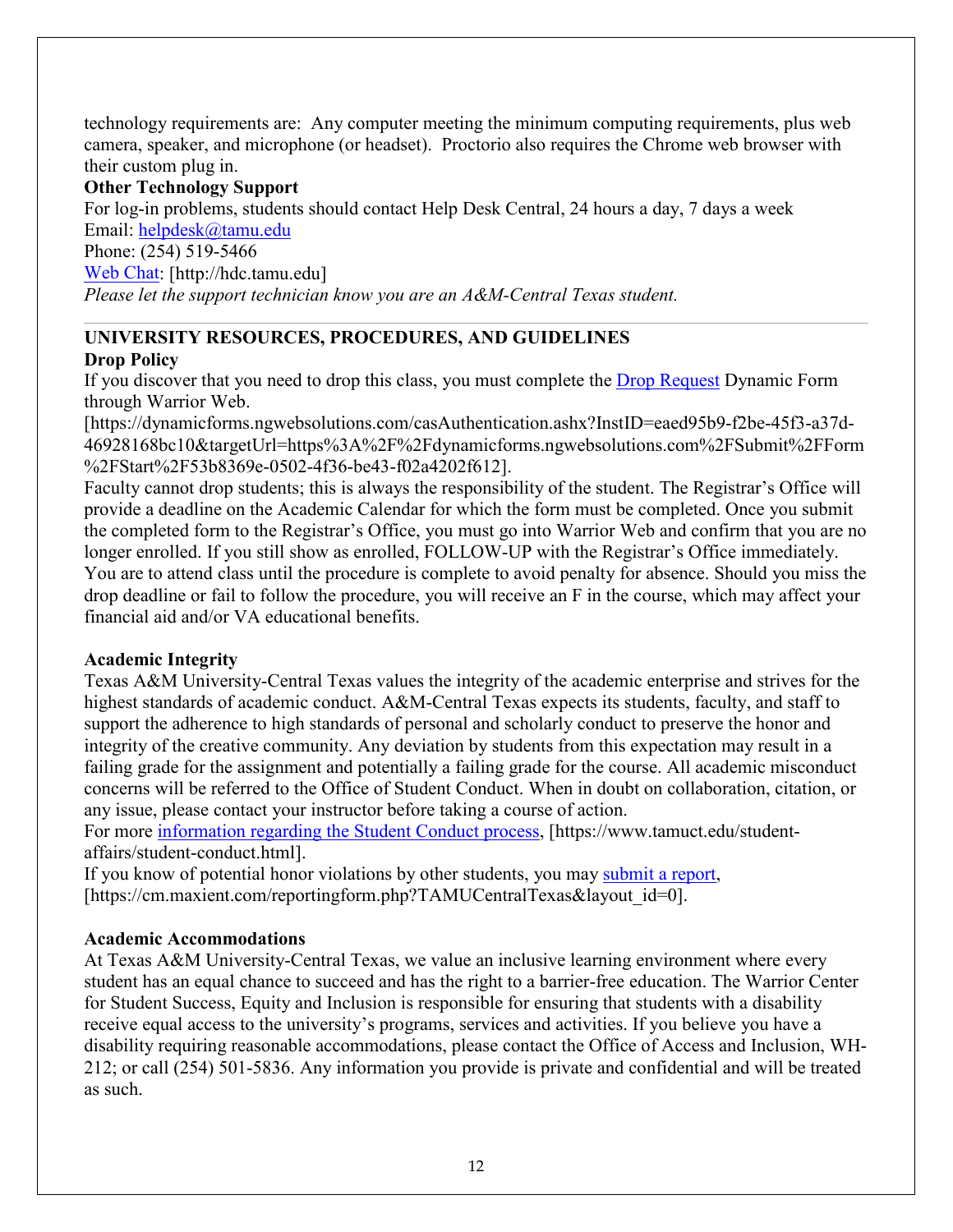For more information, please visit our [Access & Inclusion](https://tamuct.instructure.com/courses/717) Canvas page (log-in required) [https://tamuct.instructure.com/courses/717]

### **Important information for Pregnant and/or Parenting Students**

Texas A&M University-Central Texas supports students who are pregnant and/or parenting. In accordance with requirements of Title IX and related guidance from US Department of Education's Office of Civil Rights, the Dean of Student Affairs' Office can assist students who are pregnant and/or parenting in seeking accommodations related to pregnancy and/or parenting. Students should seek out assistance as early in the pregnancy as possible. For more information, please visit [Student Affairs](https://www.tamuct.edu/student-affairs/pregnant-and-parenting-students.html) [https://www.tamuct.edu/student-affairs/pregnant-and-parenting-students.html]. Students may also contact the institution's Title IX Coordinator. If you would like to read more about these [requirements](http://www2.ed.gov/about/offices/list/ocr/docs/pregnancy.pdf)  [and guidelines](http://www2.ed.gov/about/offices/list/ocr/docs/pregnancy.pdf) online, please visit the website

[http://www2.ed.gov/about/offices/list/ocr/docs/pregnancy.pdf].

Title IX of the Education Amendments Act of 1972 prohibits discrimination on the basis of sex and gender–including pregnancy, parenting, and all related conditions. A&M-Central Texas is able to provide flexible and individualized reasonable accommodation to pregnant and parenting students. All pregnant and parenting students should contact the Associate Dean in the Division of Student Affairs at (254) 501-5909 to seek out assistance. Students may also contact the University's Title IX Coordinator.

# **Tutoring**

Tutoring is available to all A&M-Central Texas students, both virtually and in-person. Student success coaching is available online upon request.

If you have a question, are interested in becoming a tutor, or in need of success coaching contact the Warrior Center for Student Success, Equity and Inclusion at (254) 501-5836, visit the Warrior Center at 212 Warrior Hall, or by emailing [WarriorCenter@tamuct.edu.](mailto:WarriorCenter@tamuct.edu)

To schedule tutoring sessions and view tutor availability, please visit [Tutor Matching](https://tutormatchingservice.com/TAMUCT) 

[Services](https://tutormatchingservice.com/TAMUCT) [https://tutormatchingservice.com/TAMUCT] or visit the Tutoring Center in 111 Warrior Hall. Chat live with a remote tutor 24/7 for almost any subject from on your computer! Tutor.com is an online tutoring platform that enables A&M-Central Texas students to log in and receive online tutoring support at no additional cost. This tool provides tutoring in over 40 subject areas except writing support. Access Tutor.com through Canvas.

### **University Writing Center**

University Writing Center: Located in Warrior Hall 416, the University Writing Center (UWC) at Texas A&M University–Central Texas (A&M–Central Texas) is a free service open to all A&M–Central Texas students. For the Spring 2022 semester, the hours of operation are from 10:00 a.m.-5:00 p.m. Monday thru Thursday in Warrior Hall 416 (with online tutoring available every hour as well) with satellite hours available online only Monday thru Thursday from 6:00-9:00 p.m. and Saturday 12:00- 3:00 p.m.

Tutors are prepared to help writers of all levels and abilities at any stage of the writing process. While tutors will not write, edit, or grade papers, they will assist students in developing more effective composing practices. By providing a practice audience for students' ideas and writing, our tutors highlight the ways in which they read and interpret students' texts, offering guidance and support throughout the various stages of the writing process. In addition, students may work independently in the UWC by checking out a laptop that runs the Microsoft Office suite and connects to WIFI, or by consulting our resources on writing, including all of the relevant style guides. Whether you need help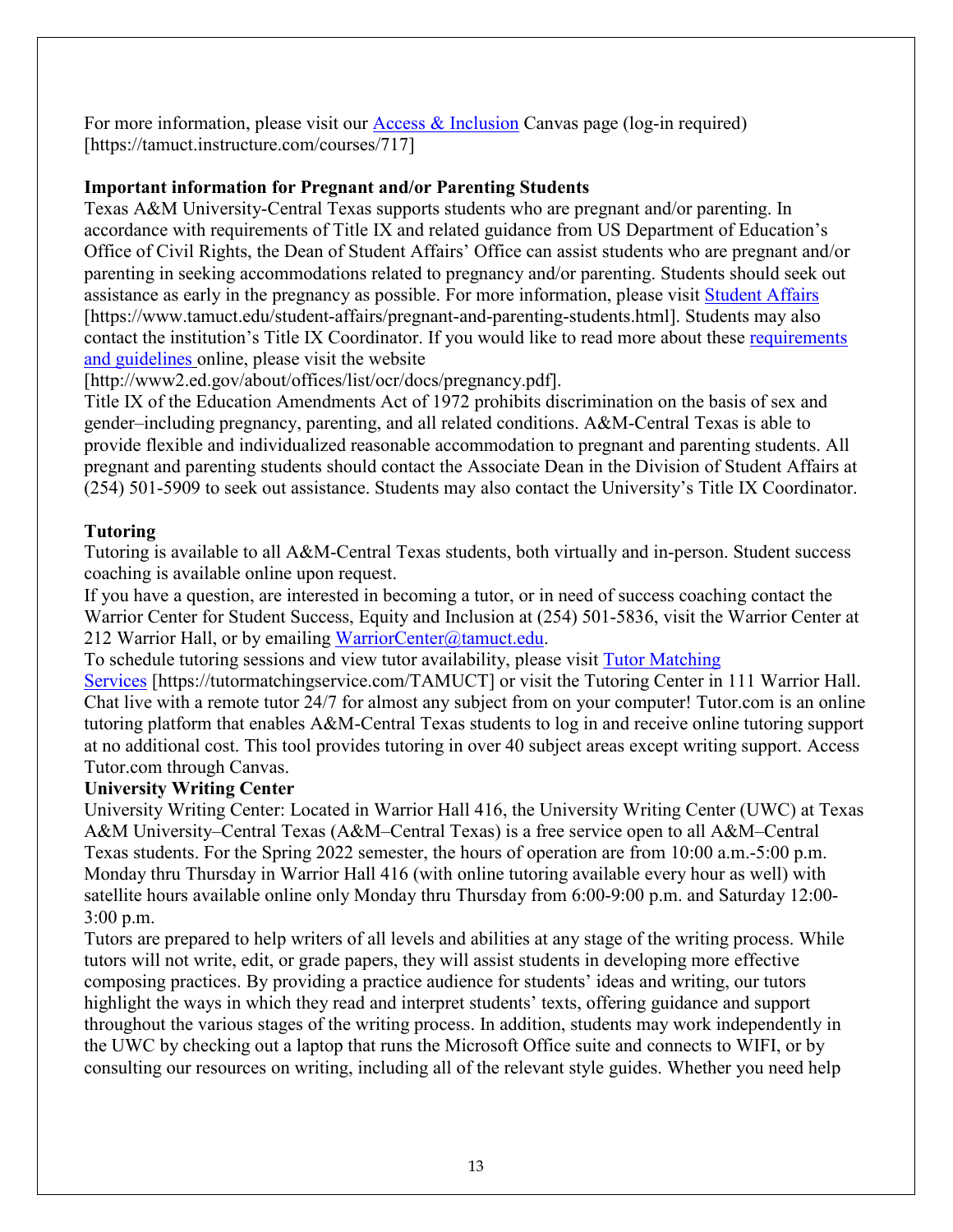brainstorming ideas, organizing an essay, proofreading, understanding proper citation practices, or just want a quiet place to work, the UWC is here to help!

Students may arrange a one-to-one session with a trained and experienced writing tutor by making an appointment via [WCOnline](https://tamuct.mywconline.com/) [https://tamuct.mywconline.com/]. In addition, you can email Dr. Bruce Bowles Jr. at bruce.bowles@tamuct.edu if you have any questions about the UWC, need any assistance with scheduling, or would like to schedule a recurring appointment with your favorite tutor by making an appointment via [WCOnline](https://tamuct.mywconline.com/) [https://tamuct.mywconline.com/]. In addition, you can email Dr. Bruce Bowles Jr. at bruce.bowles@tamuct.edu if you have any questions about the UWC, need any assistance with scheduling, or would like to schedule a recurring appointment with your favorite tutor.

## **University Library**

The University Library provides many services in support of research across campus and at a distance. We offer over 200 electronic databases containing approximately 400,000 eBooks and 82,000 journals, in addition to the 96,000 items in our print collection, which can be mailed to students who live more than 50 miles from campus. Research guides for each subject taught at A&M-Central Texas are available through our website to help students navigate these resources. On campus, the library offers technology including cameras, laptops, microphones, webcams, and digital sound recorders. Research assistance from a librarian is also available 24 hours a day through our online chat service, and at the reference desk when the library is open. Research sessions can be scheduled for more comprehensive assistance, and may take place virtually through WebEx, Microsoft Teams or in-person at the library. [Schedule an appointment](https://nam04.safelinks.protection.outlook.com/?url=https%3A%2F%2Ftamuct.libcal.com%2Fappointments%2F%3Fg%3D6956&data=04%7C01%7Clisa.bunkowski%40tamuct.edu%7Cde2c07d9f5804f09518008d9ab7ba6ff%7C9eed4e3000f744849ff193ad8005acec%7C0%7C0%7C637729369835011558%7CUnknown%7CTWFpbGZsb3d8eyJWIjoiMC4wLjAwMDAiLCJQIjoiV2luMzIiLCJBTiI6Ik1haWwiLCJXVCI6Mn0%3D%7C3000&sdata=KhtjgRSAw9aq%2FoBsB6wyu8b7PSuGN5EGPypzr3Ty2No%3D&reserved=0) 

[here](https://nam04.safelinks.protection.outlook.com/?url=https%3A%2F%2Ftamuct.libcal.com%2Fappointments%2F%3Fg%3D6956&data=04%7C01%7Clisa.bunkowski%40tamuct.edu%7Cde2c07d9f5804f09518008d9ab7ba6ff%7C9eed4e3000f744849ff193ad8005acec%7C0%7C0%7C637729369835011558%7CUnknown%7CTWFpbGZsb3d8eyJWIjoiMC4wLjAwMDAiLCJQIjoiV2luMzIiLCJBTiI6Ik1haWwiLCJXVCI6Mn0%3D%7C3000&sdata=KhtjgRSAw9aq%2FoBsB6wyu8b7PSuGN5EGPypzr3Ty2No%3D&reserved=0) [https://tamuct.libcal.com/appointments/?g=6956]. Assistance may cover many topics, including how to find articles in peer-reviewed journals, how to cite resources, and how to piece together research for written assignments.

Our 27,000-square-foot facility on the A&M-Central Texas main campus includes student lounges, private study rooms, group work spaces, computer labs, family areas suitable for all ages, and many other features. Services such as interlibrary loan, TexShare, binding, and laminating are available. The library frequently offers workshops, tours, readings, and other events. For more information, please visit our [Library website](https://nam04.safelinks.protection.outlook.com/?url=https%3A%2F%2Ftamuct.libguides.com%2Findex&data=04%7C01%7Clisa.bunkowski%40tamuct.edu%7C7d8489e8839a4915335f08d916f067f2%7C9eed4e3000f744849ff193ad8005acec%7C0%7C0%7C637566044056484222%7CUnknown%7CTWFpbGZsb3d8eyJWIjoiMC4wLjAwMDAiLCJQIjoiV2luMzIiLCJBTiI6Ik1haWwiLCJXVCI6Mn0%3D%7C1000&sdata=2R755V6rcIyedGrd4Os5rkgn1PvhHKU3kUV1vBKiHFo%3D&reserved=0)

[http://tamuct.libguides.com/index].

# **OPTIONAL POLICY STATEMENTS**

### **A Note about Sexual Violence at A&M-Central Texas**

Sexual violence is a serious safety, social justice, and public health issue. The university offers support for anyone struggling with these issues. University faculty are mandated reporters, so if someone discloses that they were sexually assaulted (or a victim of Domestic/Dating Violence or Stalking) while a student at TAMUCT, faculty members are required to inform the Title IX Office. If you want to discuss any of these issues confidentially, you can do so through Student Wellness and Counseling (254- 501-5955) located on the second floor of Warrior Hall (207L).

Sexual violence can occur on our campus because predators often feel emboldened, and victims often feel silenced or shamed. It is incumbent on ALL of us to find ways to actively create environments that tell predators we don't agree with their behaviors and tell survivors we will support them. Your actions matter. Don't be a bystander; be an agent of change. For additional information on campus policy and resources visit the [Title IX webpage](https://www.tamuct.edu/compliance/titleix.html) [\[https://www.tamuct.edu/compliance/titleix.html\]](https://www.tamuct.edu/compliance/titleix.html).

### **Behavioral Intervention**